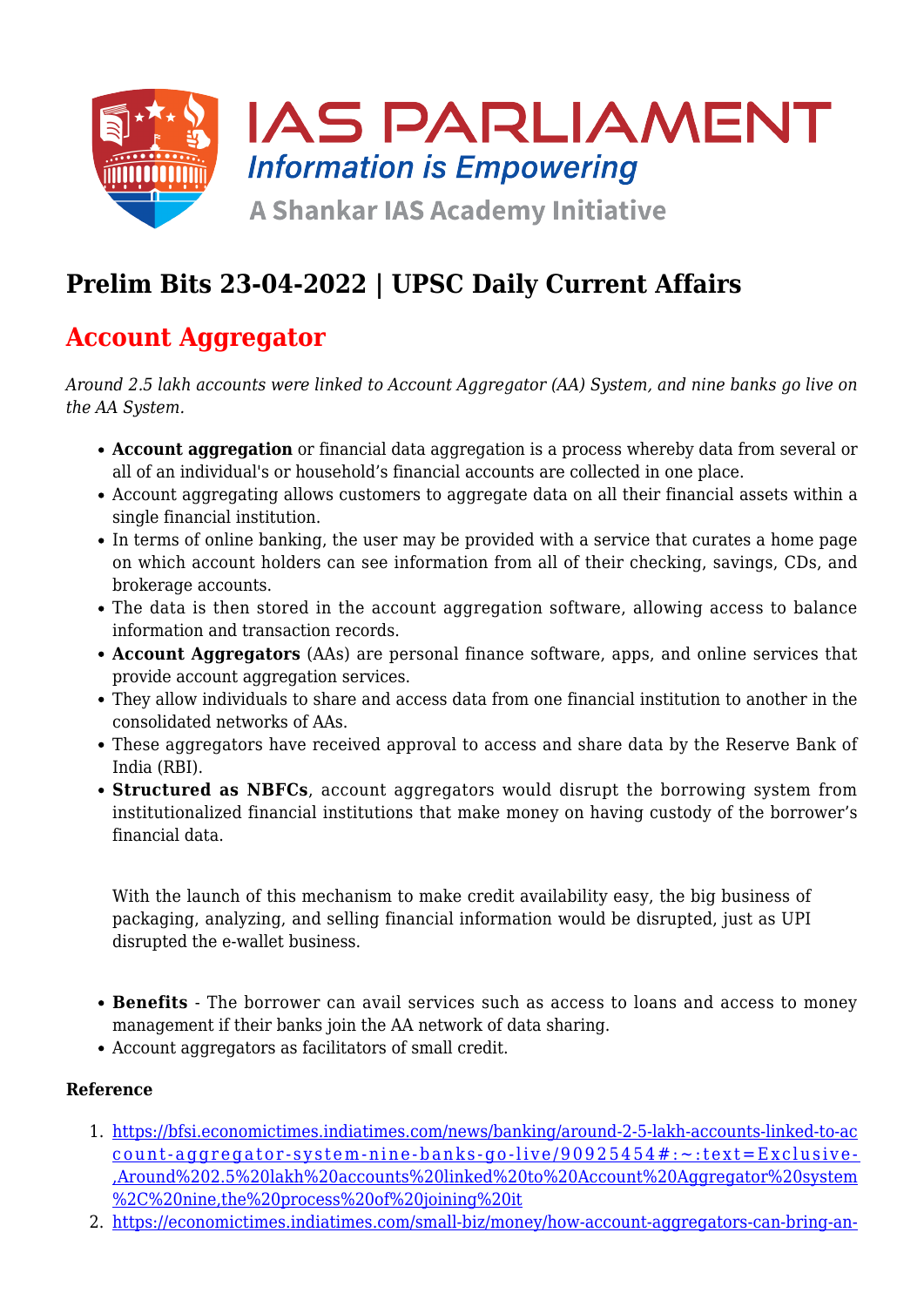### **Fincluvation**

*India Post Payments Bank (IPPB) announced the launch of Fincluvation.*

- Fincluvation will be a permanent platform of IPPB to co-create **inclusive financial solutions** with participating Fintech Start-ups.
- It is an **Industry first initiative** to create a powerful platform to mobilize the start-up community towards building meaningful financial products aimed at financial inclusion.

IPPB and Department of Post (DoP) collectively serve close to 430 million customers through post offices and at their doorsteps via more than 4,00,000 Post Office employees and Gramin Dak Sevaks - making it one of the **largest and most trusted postal networks in the world.**

- Fincluvation will allow the start-ups to work together with IPPB and DoP experts to develop solutions and conduct pilots using the postal network and IPPB's technology stack.
- It invites startups to Participate, Ideate, Develop and Market intuitive and tailored products and services that can be taken to the customers.
- Startups are encouraged to develop solutions aligned with any of the following tracks-
	- 1. **Creditization** Develop Innovative & Inclusive credit products aligned with the use cases of target customers and take them to their doorsteps through Postal network.
	- 2. **Digitization** Bring convenience by converging traditional services with the Digital Payment Technologies like making usual Money Order service as Interoperable Banking service.
	- 3. **Any Market-led solutions** that can help solve any other problem relevant to IPPB and/or DoP in serving the target customers
- **Fincluvation mentors** will work closely with the startups to tweak products to the customer needs and align the go-to-market strategies with operating models of IPPB and DoP.

### **India Post Payments Bank**

- India Post Payments Bank (IPPB) has been established in 2018.
- It comes under the Department of Posts (DoP), Ministry of Communication with 100% equity owned by Government of India.
- The bank has been set up with the vision to build the most accessible, affordable and trusted bank for the common man in India.
- The fundamental mandate of IPPB is to remove barriers for the unbanked and under-banked and reach the last mile leveraging a network comprising 160,000 post offices (145,000 in rural areas).
- IPPB's reach is built on the key pillars of India Stack enabling Paperless, Cashless and Presence-less banking in a simple and secure manner, through a CBS-integrated smart phone and biometric device.
- IPPB's motto Every customer is important; every transaction is significant, and every deposit is valuable.

#### **Reference**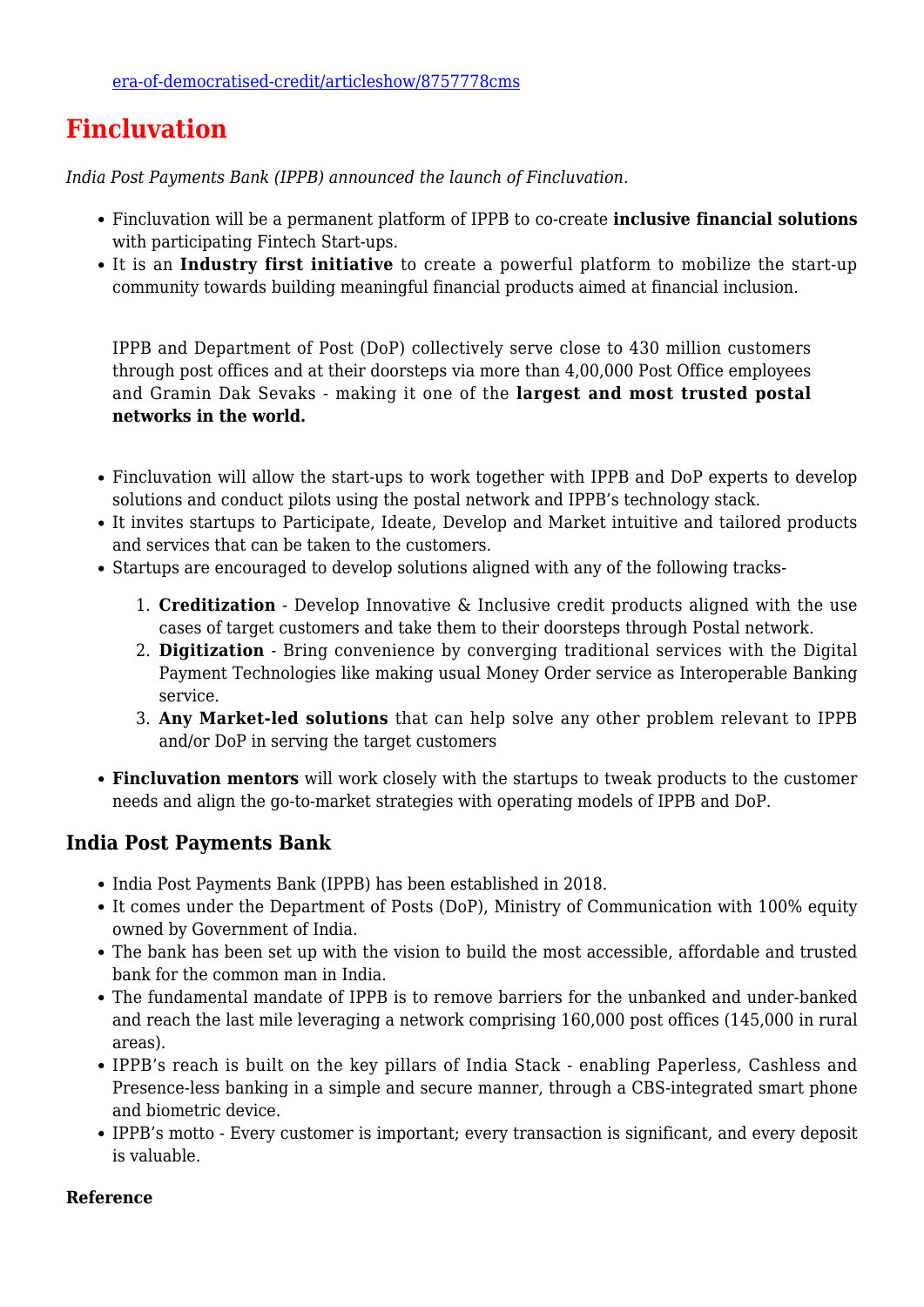- 1. <https://pib.gov.in/PressReleasePage.aspx?PRID=1818635>
- 2. <https://www.ippbonline.com/web/ippb/fincluvation>

## **Damascus Gate**

*Since the start of Ramadan 2022, Israeli forces have assaulted and arrested Palestinian residents in the Damascus Gate area.*

- The Damascus Gate, or Bab al-Amud ('gate of the pillar'), has been a flashpoint between Palestinians and Israeli forces in occupied East Jerusalem for a long time.
- It is an Ottoman-era plaza, which has been in its current form since 1537.
- It is the largest of the 7 open gates to the wall of the Jerusalem's Old City, which lies in East Jerusalem.
- $\bullet$  [The wall was built during the times of Sultan Suleiman the Magnificent from the  $16^{th}$  century.]
- A social, cultural, and political Palestinian landmark, Damascus Gate is one of the few open spaces available for residents to gather.
- The Damascus Gate has become a national symbol for Jerusalemites and for Palestinians more generally - a symbol that expresses the national identity in the city.
- **History** Israel occupied the Palestinian-majority East Jerusalem during the 1967 war and annexed it in breach of international law.
- Israel declares all of Jerusalem its "complete and united" capital.
- But, the majority of countries around the world does not recognise Israeli sovereignty in East Jerusalem, consider it occupied territory.

### **Reference**

- 1. [https://www.ndtv.com/world-news/rocket-fired-from-gaza-into-israel-amid-tensions-in-jerusale](https://www.ndtv.com/world-news/rocket-fired-from-gaza-into-israel-amid-tensions-in-jerusalem-2905656) [m-2905656](https://www.ndtv.com/world-news/rocket-fired-from-gaza-into-israel-amid-tensions-in-jerusalem-2905656)
- 2. <https://www.aljazeera.com/features/2022/4/21/what-east-jerusalem-damascus-gate>
- 3. <https://www.itraveljerusalem.com/ent/damascus-gate/>

# **Whakaari White Island**

*A new research detects pre-eruption warning signals at Whakaari White Island and other active volcanoes.*

- Whakaari/ White Island is a **volcanic island** located in the **Bay of Plenty** 50 km offshore of North Island, New Zealand.
- It has been **New Zealand's most active volcano** since 1976.
- This **stratovolcano** (composite cone volcano) formed out of the **convergent plate boundary** between the Pacific and Australian plates.
- It is made of layers of andesite lava flows and pyroclastic deposits (tephra).
- It is an active volcano at the top of a submarine vent at the northern end of the Taupō-Rotorua Volcanic Zone.
- The full Māori name is **Te Puia o Whakaari** The Dramatic Volcano.
- Until it was shattered in 2019 by high-pressure steam and gas explosions, the Whakaari White Island was a tourist magnet, with its alien landscape and spectacular hydrothermal features.

#### **Reference**

1. [https://www.downtoearth.org.in/blog/natural-disasters/new-research-detects-pre-eruption-war](https://www.downtoearth.org.in/blog/natural-disasters/new-research-detects-pre-eruption-warning-signals-at-whakaari-white-island-and-other-active-volcanoes-82486)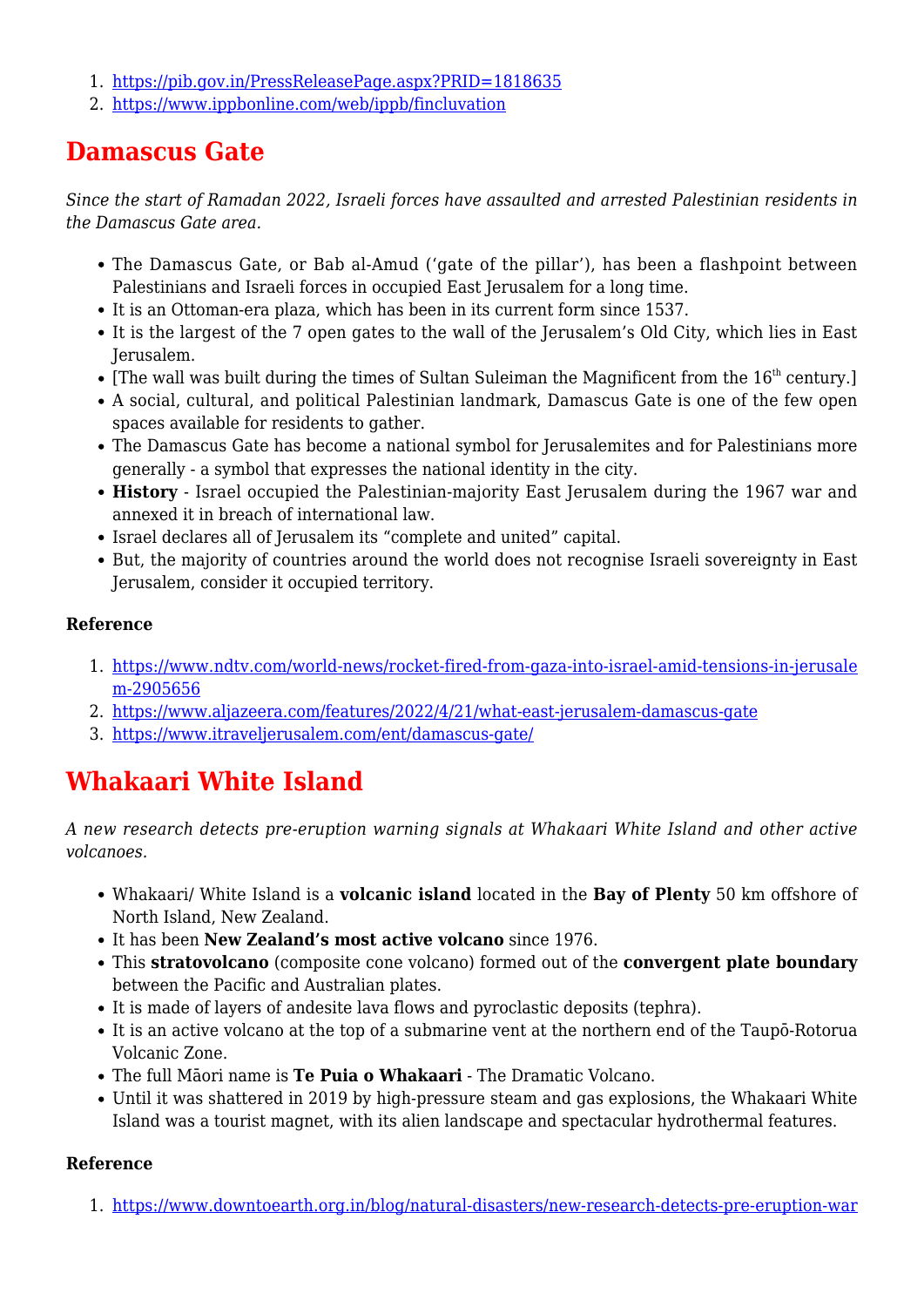[ning-signals-at-whakaari-white-island-and-other-active-volcanoes-82486](https://www.downtoearth.org.in/blog/natural-disasters/new-research-detects-pre-eruption-warning-signals-at-whakaari-white-island-and-other-active-volcanoes-82486)

- 2. <https://volcano.si.edu/volcano.cfm?vn=241040>
- 3. <https://www.geonet.org.nz/about/volcano/whiteisland>
- 4. <https://www.britannica.com/place/Whakaari-White-Island>

# **Legal Entity Identifier**

- The Legal Entity Identifier (LEI) is a **20-digit** alpha-numeric code used to uniquely identify parties to financial transactions globally.
- LEI code is based on the ISO 17442 standard developed by the International Organization for Standardization (ISO).
- It connects to key reference information that enables clear and unique identification of legal entities participating in financial transactions.
- Each LEI contains information about an entity's ownership structure and thus answers the questions of 'who is who' and 'who owns whom'.
- LEI was conceived as a key measure to **improve the quality and accuracy of financial data systems** for better risk management post the global financial crisis.

The publicly available LEI data pool can be regarded as a global directory that greatly enhances transparency in the global marketplace.

- **Recently**, the Reserve Bank of India (RBI) has extended the guidelines on LEI to large borrowers of Non-Banking Financial Companies (NBFCs) and Primary (Urban) Co-operative Banks (UCBs).
- It also advised that non-individual borrowers enjoying aggregate exposure of  $\overline{\tau}5$  crore and above from banks and financial institutions (FIs) shall be required to obtain LEI codes as per the given timeline.
- As per the timeline, the borrowers having exposure of ₹25 crore are required to obtain LEI by April 30, 2023.
- Borrowers who fail to obtain LEI codes from an authorized Local Operating Unit (LOU) shall not be sanctioned any new exposure nor shall they be granted renewal/enhancement of any existing exposure.
- However, departments/agencies of Central and State Governments (not PSUs registered under Companies Act or established as Corporation under the relevant statute) shall be exempted from this provision.

### **Reference**

- 1. [https://www.livemint.com/news/india/rbi-extends-legal-entity-identifier-for-larger-borrowers-of](https://www.livemint.com/news/india/rbi-extends-legal-entity-identifier-for-larger-borrowers-of-nbfcs-ucbs-11650557801386.html)[nbfcs-ucbs-11650557801386.html](https://www.livemint.com/news/india/rbi-extends-legal-entity-identifier-for-larger-borrowers-of-nbfcs-ucbs-11650557801386.html)
- 2. <https://www.gleif.org/en/about-lei/introducing-the-legal-entity-identifier-lei>